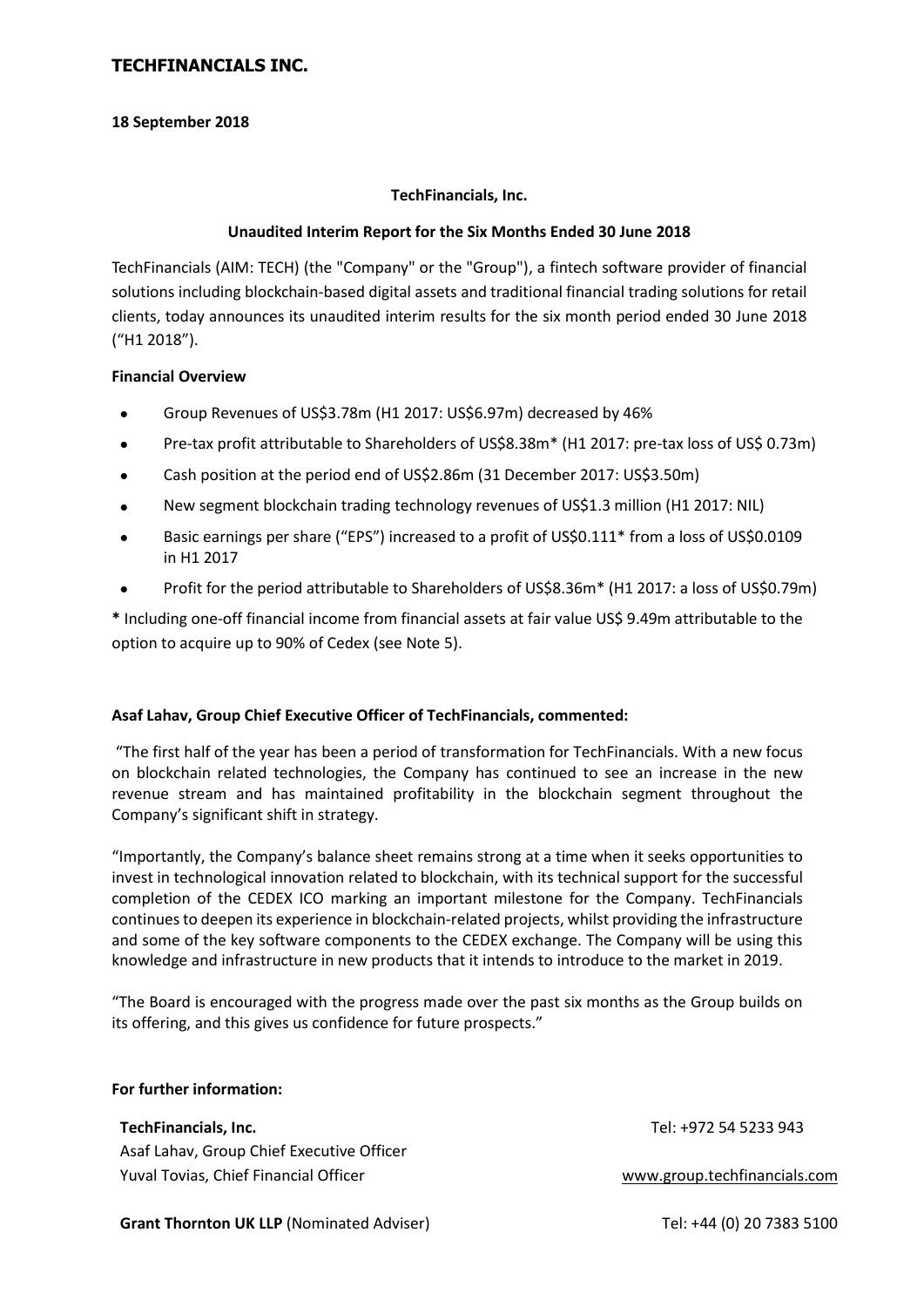Colin Aaronson / Samantha Harrison / Seamus Fricker

| <b>Northland Capital Partners Limited (Broker)</b><br>David Hignell / Rob Rees | Tel: +44 (0) 20 3861 6625 |
|--------------------------------------------------------------------------------|---------------------------|
| <b>NEX Corporate Adviser and Joint Broker</b>                                  | Tel: +44 (0) 20 7469 0930 |
| <b>Peterhouse Corporate Finance</b><br>Fungai Ndoro / Eran Zucker              |                           |
| <b>Media enquiries:</b>                                                        |                           |
| <b>Yellow Jersey PR Limited (Media Relations)</b>                              | Tel: +44 (0) 7748 843 871 |
| Charles Goodwin / Katie Bairsto                                                |                           |

### **Chairman's Statement**

TechFinancials has made great strides during the period as it continued to adapt to the changing regulatory environment and develop its innovative technology within new growth segments. Last year, the Group began developing its technology to allow merchants to integrate the crypto-payment processing of Bitcoin, BitcoinCash and Ethereum into their systems and earlier this year, this technology was integrated successfully into TechFinancials' core systems and licensed to Cedex. Whilst revenue from the historic business continued to decline, the Company has unlocked a new revenue stream in the blockchain segment and has sustained profitability despite considerable change.

## **Blockchain Trading Technology Activity**

The Group's decision to switch its strategy and build an offering with the Blockchain trading segment is showing promising early signs, with revenue of US\$1.23 million generated in the first half of the year from development services provided to Cedex. Excellent progress has been made with the development of new blockchain related products, particularly in relation to CEDEX, the blockchainbased online trading exchange for diamonds and financial derivatives on diamonds assets. TechFinancials currently has a 2 per cent interest in CEDEX with an option to acquire a further 90 per cent, giving it up to 87.4 per cent. on a fully diluted basis, in respect of which the Group recognized the value of the option asset in its financial statements (see Note 5).

### **Regulation**

Tighter regulation continued to impact the Group's historical business throughout markets across the world, including Asia. As previously announced in February 2018, the Company made the decision to close OptionFair and to return the licence to Cyprus Securities and Exchange Commission ("CySEC "), which means that it no longer has a presence in any European markets (although the B2B business has retained some customers in Europe).

### **B2B**

The B2B business was impacted the most within the Group and it saw a decline in revenue and profit, primarily due to the tightening of regulation. Many of its customers ceased operations due to the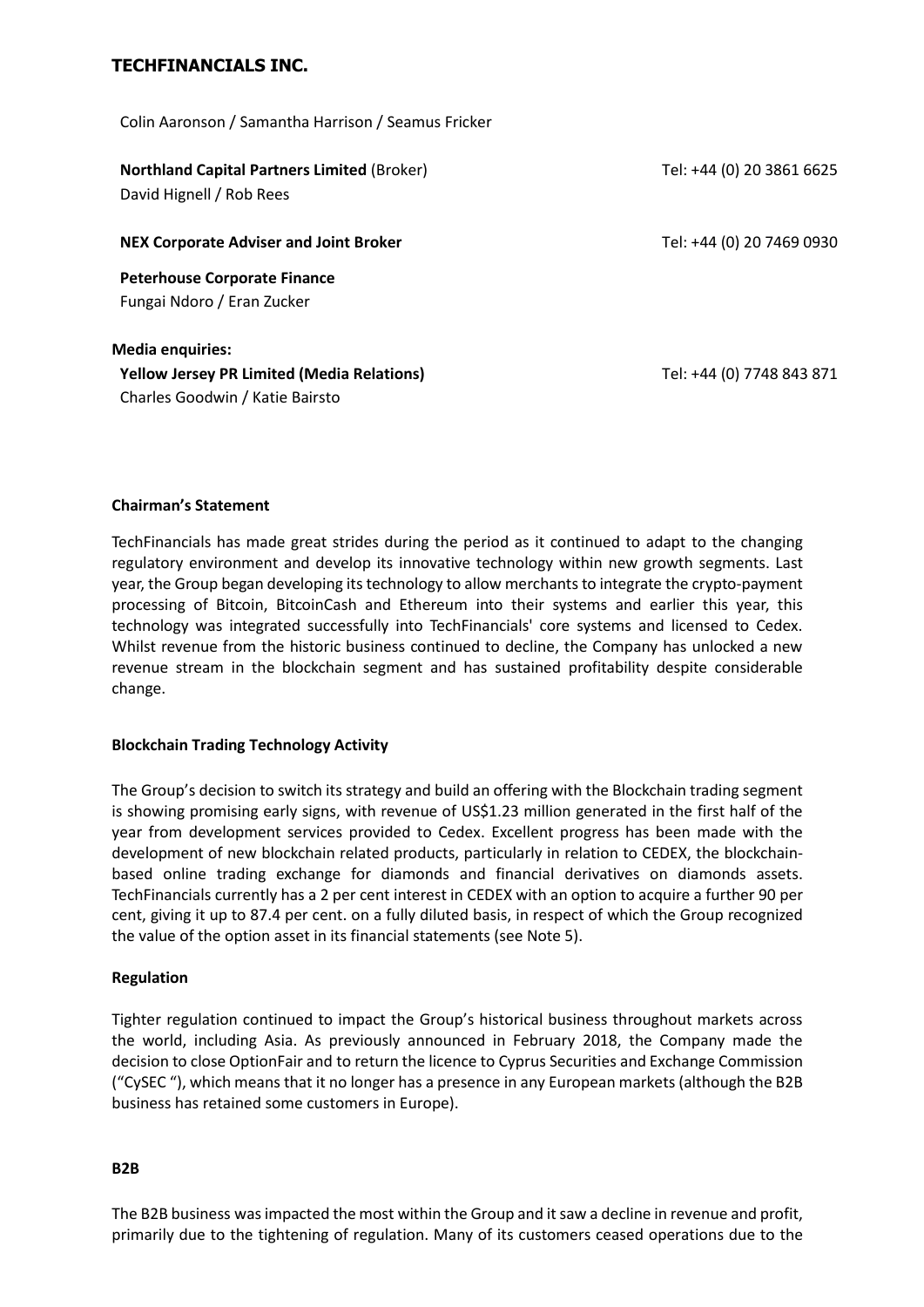inability to comply with new regulations, and as result, they were unable to obtain basic services such as marketing channels, bank accounts and PSP services.

## **B2C**

In February 2018, the Group took the decision to cancel the sale of its subsidiaries B.O. TradeFinancials Limited ("BOT") and MarketFinancials Limited ("MF") after the potential buyer failed to secure the relevant regulatory consents for the acquisition of either BOT or MF. In line with its revised strategy, the Group decided to cease its B2C operations in Europe. BOT has returned its licence to the CySEC and the Company is now actively looking to sell MF as a shell company that holds a license from the FSA.

With regards to the Company's B2C joint venture in the Asia Pacific region, DragonFinancials, this business also saw a sharp decline in both revenue and profit, primarily due to the tightening of regulations.

## **Outlook**

The Group has been forced to adapt to the significant changes in the regulatory landscape which has badly impacted the binary options market. The business's strength is its technology, creativity and delivering what the customer needs; and this has been proven with the development of TechFinancials' blockchain trading technology which is delivering new revenues. Whilst the business remains in its early stages of transformation, the Board is encouraged by the Group's new successes. There is a rapidly growing awareness of blockchain and how it is changing the landscape of financial transactions. Given TechFinancials' skillset, we are confident about our ability to capitalise on this fast-growing segment as we look to establishing long-term returns for Shareholders via a clear management focus.

**Christopher Bell Independent Non-Executive Chairman 18 September 2018**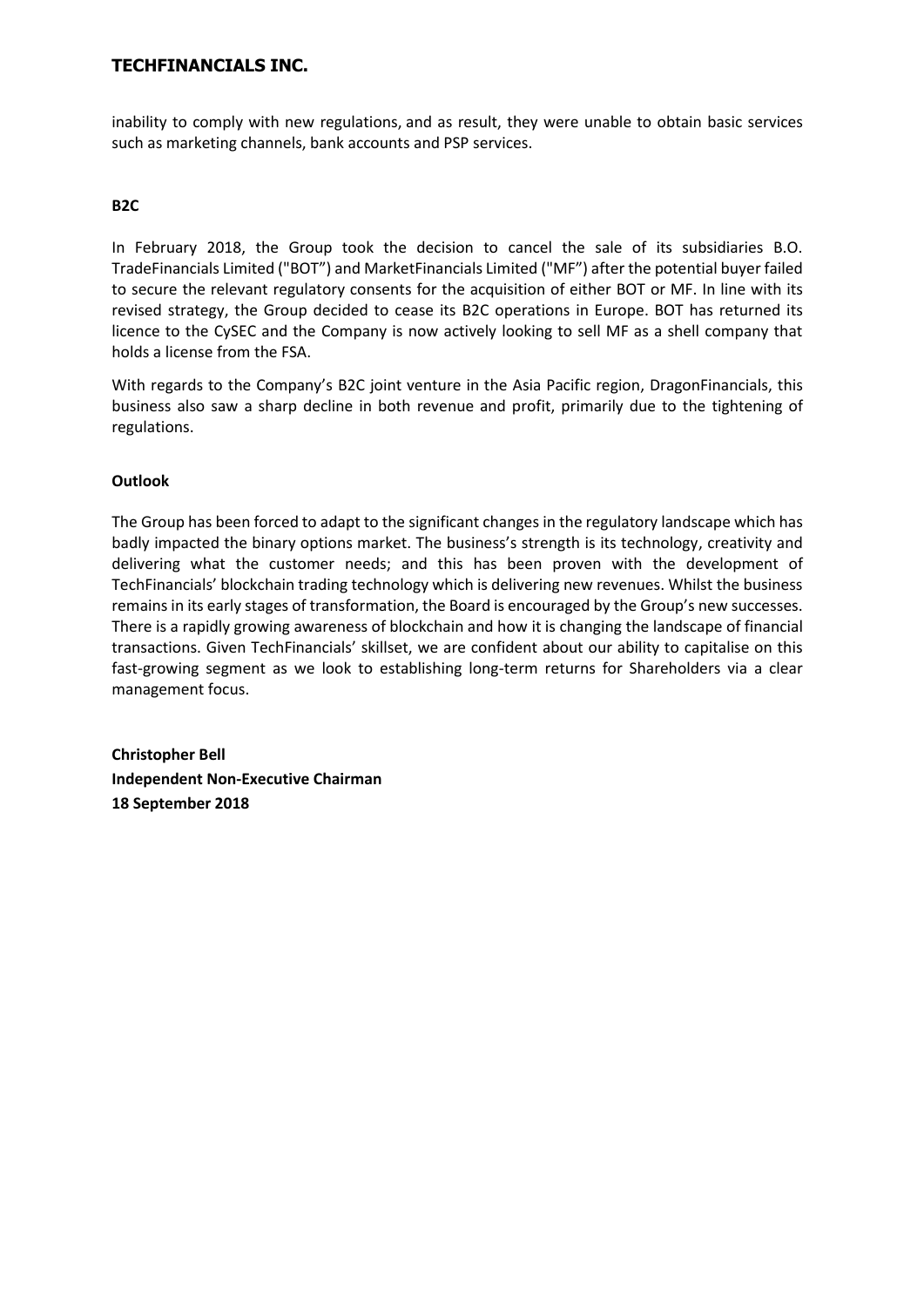## **Chief Executive's Statement**

## **Financial Results**

The Group's turnover in the six months ended 30 June 2018 decreased to US\$ 3.78m (H1 2017: US\$ 6.97m). Revenues in the core software licencing business on a standalone basis decreased by 70% to US\$ 1.07m from US\$ 3.58m, mainly due to the tightened regulation in the industry that continued to reduce trading volumes, and the termination of customers' agreements and a reduction in the license services provided to DragonFinancials. The trading platform revenues decreased by 59% to US\$1.56m from US\$ 3.77m in H1 2017.

The new blockchain trading technology segment generated revenues of US\$ 1.299m (H1 2017: NIL) (from CEDEX).

Gross profit decreased by 46% to US\$ 2.63m from US\$ 4.87m in H1 2017, predominantly due to the reduced revenues of the group. The gross margin in the period remained at 70% (H1 2017: 70%) due to the high margin contribution from the blockchain trading activity, which compensated for the decreasing margin of the core software licencing business.

The operating loss for the period was US\$ 0.85m (H1 2017: profit of US\$ 0.56m); the decrease in the profit is due to revenues reducing quicker than expenses, where the administrative overheads expenses were partly higher, whilst other operating expenses decreased in line with the decrease in revenues compared to H1 2017.

The Group recognized a one-off item of financial income of US\$ 9.49m arising from the fair value of the option it holds to acquire an additional 90% in Cedex. An independent expert valued Cedex Holdings Ltd at US\$10.6m (see Note 5). This resulted in a profit before taxation of US\$ 8.52m (H1 2017: US\$ 0.28m) and a profit after taxation of US\$ 8.49m (H1 2017: US \$0.22m).

Net profit from DragonFinancials, in which TechFinancials holds a 51% stake, decreased by 87% to US\$ 0.27m (H1 2017: US\$ 2.06). No dividends were paid by DragonFinancials to TechFinancials for the period.

The profit after taxation for the period attributable to Shareholders of the Company was US\$ 8.36m (H1 2017: loss of US\$ 0.79m).

The EBITDA loss attributable to the Shareholders of the Company was US\$ 0.73m (H1 2017: a loss of US\$ 0.17m).

In H1 the Group cash used in operating activities was US\$ 0.75m compared with net cash generated in the comparative period of US\$ 0.04m. Cash inflows from investing activities were US\$ 0.10m (H1 2017: outflows of US\$ 0.24m) due to partial repayment of the loan provided to Cedex in 2017. Cash outflows from financing activities were US\$ 0.0m (2016: US\$ 1.56m. The Group's cash position for the period ended 30 June 2018 was US\$ 2.86m (31 December 2017: US\$ 3.50m).

# **Asaf Lahav**

**Chief Executive Officer of the Group**

**18 September 2018**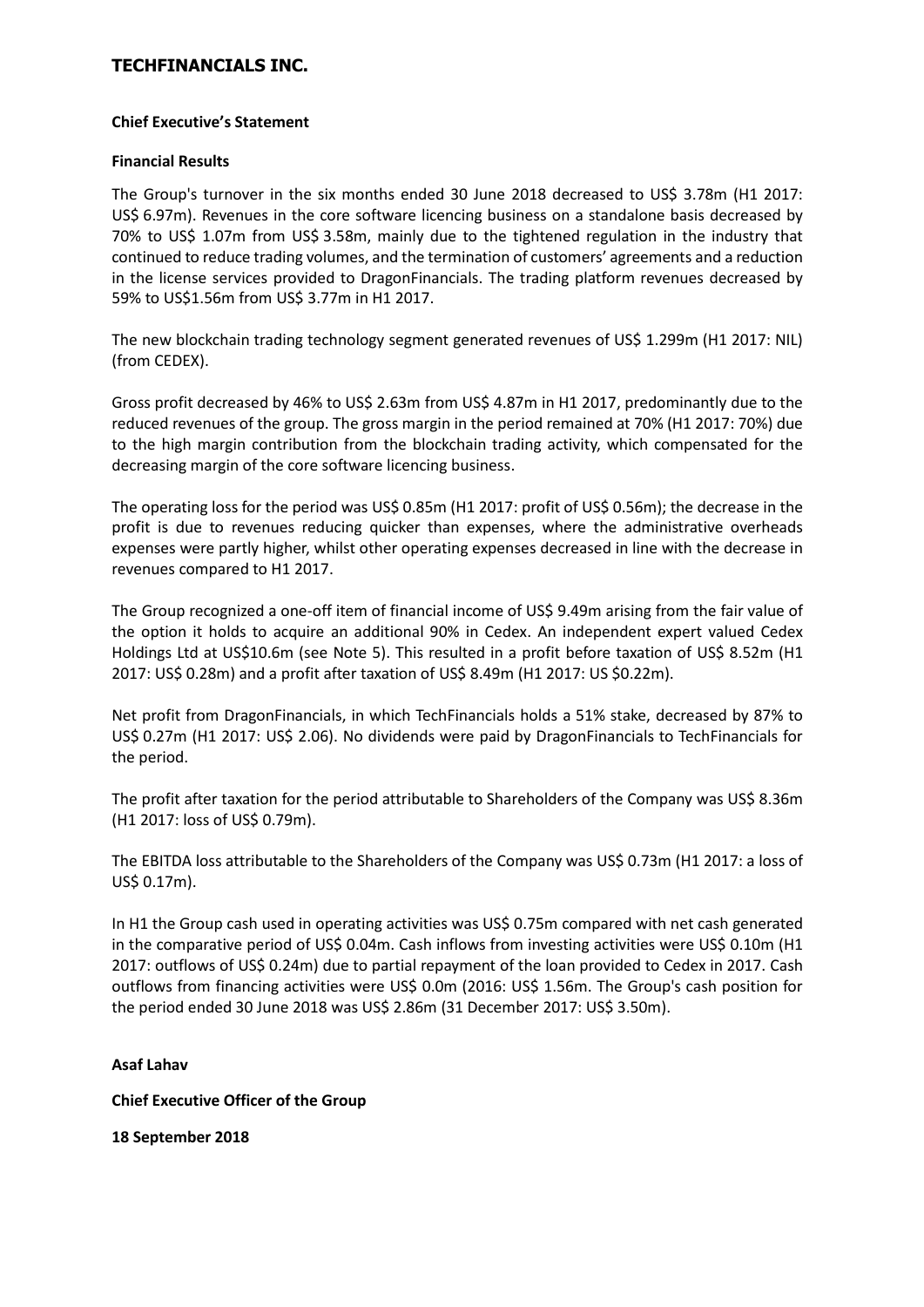### **STATEMENT OF COMPREHENSIVE INCOME**

*For the six month period ended 30 June 2018*

|                                                         | <b>Note</b>         | <b>Unaudited</b><br>6 Month<br><b>Period Ended</b><br>30 June 2018<br>US\$'000 | <b>Unaudited</b><br><b>6 Month Period</b><br><b>Ended</b><br>30 June 2017<br>US\$'000 | <b>Audited</b><br>12 Month<br><b>Period Ended</b><br>31 December<br>2017<br>US\$'000 |
|---------------------------------------------------------|---------------------|--------------------------------------------------------------------------------|---------------------------------------------------------------------------------------|--------------------------------------------------------------------------------------|
| Revenue                                                 |                     | 3,780                                                                          | 6,973                                                                                 | 13,362                                                                               |
| Cost of sales                                           |                     | (1, 146)                                                                       | (2, 102)                                                                              | (3, 170)                                                                             |
| <b>Gross profit</b>                                     |                     | 2,634                                                                          | 4,871                                                                                 | 10,192                                                                               |
| Research and development expenses                       |                     | (1, 136)                                                                       | (1,570)                                                                               | (2,916)                                                                              |
| Impairment of intangible assets                         |                     |                                                                                |                                                                                       | (1,501)                                                                              |
| Selling and marketing expenses                          |                     | (603)                                                                          | (1, 120)                                                                              | (1,918)                                                                              |
| Administrative expenses                                 |                     | (1,748)                                                                        | (1,617)                                                                               | (3,039)                                                                              |
| <b>Operating profit (loss)</b>                          |                     | (853)                                                                          | 564                                                                                   | 818                                                                                  |
| Financial income from Financial assets<br>at fair value | 5                   | 9,486                                                                          |                                                                                       |                                                                                      |
| <b>Bank fees</b>                                        |                     | (43)                                                                           | (46)                                                                                  | (85)                                                                                 |
| Foreign exchange loss                                   |                     | (78)                                                                           | (1)                                                                                   | (150)                                                                                |
| Finance cost of contingent<br>consideration             |                     |                                                                                | (235)                                                                                 | (471)                                                                                |
| Other financial income                                  |                     | 3                                                                              |                                                                                       | 4                                                                                    |
| Financing income (expenses), net                        |                     | 9,368                                                                          | (282)                                                                                 | (702)                                                                                |
| <b>Profit before taxation</b>                           |                     | 8,515                                                                          | 282                                                                                   | 116                                                                                  |
| Tax expense                                             |                     | (24)                                                                           | (66)                                                                                  | (111)                                                                                |
| <b>Profit after taxation</b>                            |                     | 8,491                                                                          | 216                                                                                   | 5                                                                                    |
| <b>Total comprehensive income</b>                       |                     | 8,491                                                                          | 216                                                                                   | 5                                                                                    |
| Profit/(loss) attributable to:                          |                     |                                                                                |                                                                                       |                                                                                      |
| Owners of the Company                                   |                     | 8,360                                                                          | (792)                                                                                 | (2, 599)                                                                             |
| Non-controlling interests                               |                     | 131                                                                            | 1,008                                                                                 | 2,604                                                                                |
| Profit for the period                                   |                     | 8,491                                                                          | 216                                                                                   | 5                                                                                    |
| Earnings per share attributable to                      |                     |                                                                                |                                                                                       |                                                                                      |
| owners of the parent during the year:                   |                     |                                                                                |                                                                                       |                                                                                      |
| Basic (Cents USD)                                       | $\overline{2}$<br>2 | 0.111                                                                          | (0.01092)                                                                             | (3.58)                                                                               |
| Diluted (Cents USD)                                     |                     | 0.110                                                                          | (0.01092)                                                                             | (3.58)                                                                               |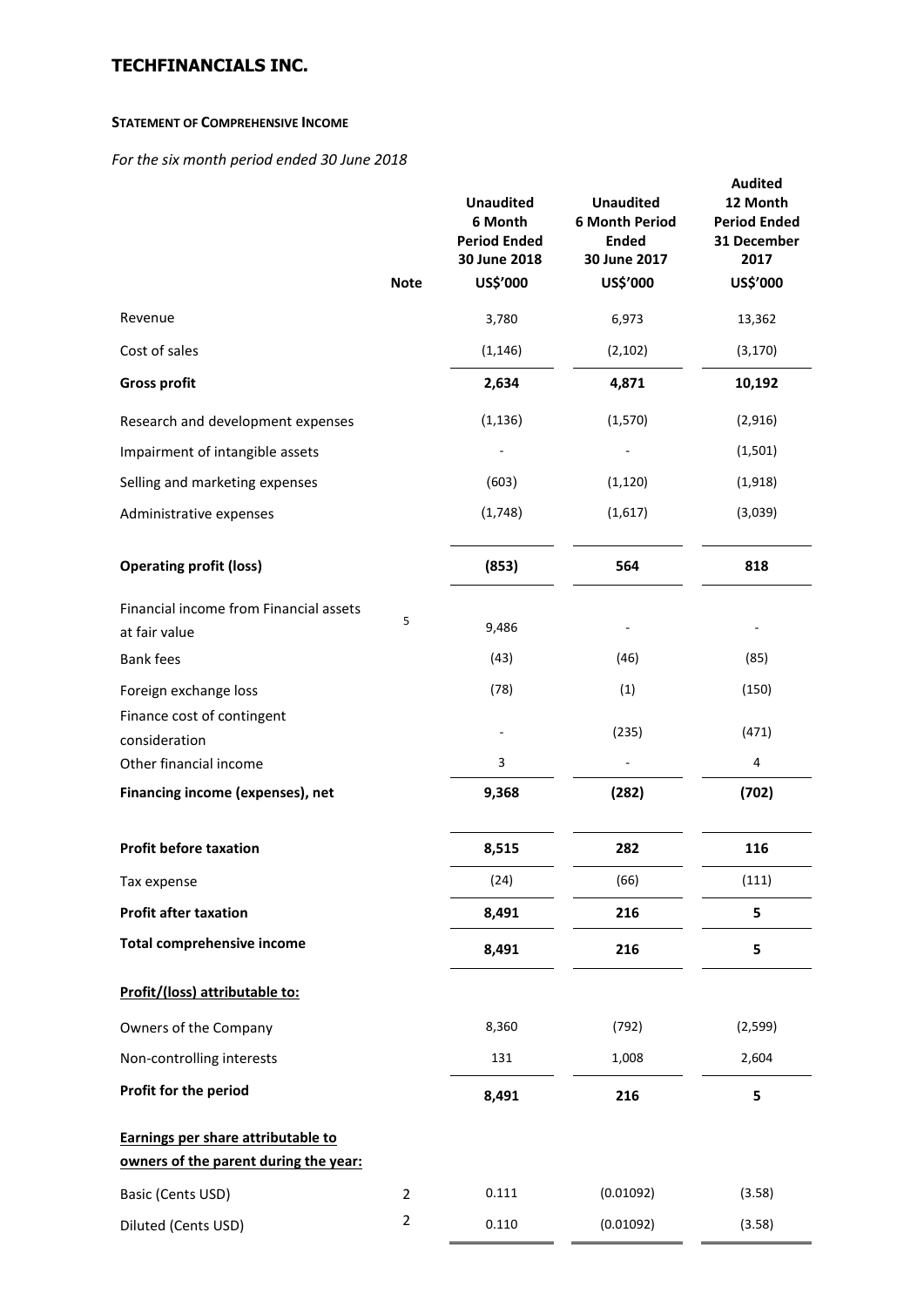### **CONSOLIDATED STATEMENT OF FINANCIAL POSITION**

*As of 30 June 2018*

|                                                          |             | <b>Unaudited</b><br>30 June 2018 | <b>Unaudited</b><br>30 June 2017 | <b>Audited</b><br>31 December<br>2017 |
|----------------------------------------------------------|-------------|----------------------------------|----------------------------------|---------------------------------------|
|                                                          | <b>Note</b> | US\$'000                         | US\$'000                         | US\$'000                              |
| Non-current assets                                       |             |                                  |                                  |                                       |
| Intangible assets                                        | 3           | 5,848                            | 7,780                            | 6,026                                 |
| Property and equipment                                   |             | 647                              | 539                              | 671                                   |
| Other long term assets                                   |             | 58                               | 52                               | 90                                    |
| Long term investment                                     | 4           | 201                              |                                  |                                       |
|                                                          |             | 6,754                            | 8,371                            | 6,787                                 |
| <b>Current assets</b>                                    |             |                                  |                                  |                                       |
| Financial assets at fair value through profit<br>or loss | 5           | 9,486                            |                                  |                                       |
| Trade and other receivables                              |             | 2,882                            | 1,479                            | 3,377                                 |
| Restricted bank deposits                                 |             | 291                              | 300                              | 305                                   |
| Cash and bank balances                                   |             | 2,856                            | 5,808                            | 3,499                                 |
|                                                          |             | 15,515                           | 7,587                            | 7,181                                 |
| <b>Total Assets</b>                                      |             | 22,269                           | 15,958                           | 13,968                                |
| <b>Non-Current liabilities</b>                           |             |                                  |                                  |                                       |
| Due to shareholders (non-trade)                          |             |                                  | 98                               |                                       |
| <b>Current Liabilities</b>                               |             |                                  |                                  |                                       |
| Consideration due to shareholders                        | 6           |                                  | 4,293                            | 4,528                                 |
| Trade and other payables                                 | 7           | 1,312                            | 1,431                            | 1,559                                 |
| Income tax payable                                       |             | 107                              | 101                              | 78                                    |
| <b>Total Liabilities</b>                                 |             | 1,419                            | 5,825                            | 6,165                                 |
| <b>Equity</b>                                            |             |                                  |                                  |                                       |
| <b>Share Capital</b>                                     |             | 61                               | 55                               | 55                                    |
| Share premium account                                    |             | 12,022                           | 7,500                            | 7,500                                 |
| Share-based payment reserve                              |             | 934                              | 920                              | 922                                   |
| Accumulated profits / (losses)                           |             | 6,866                            | 266                              | (1, 510)                              |
| Equity attributable to owners of the<br>Company          |             | 19,883                           | 8,741                            | 6,967                                 |
| <b>Non-controlling interests</b>                         |             | 967                              | 1,294                            | 836                                   |
| <b>Total equity</b>                                      |             | 20,850                           | 10,035                           | 7,803                                 |
| <b>Total Equity and Liabilities</b>                      |             | 22,269                           | 15,958                           | 13,968                                |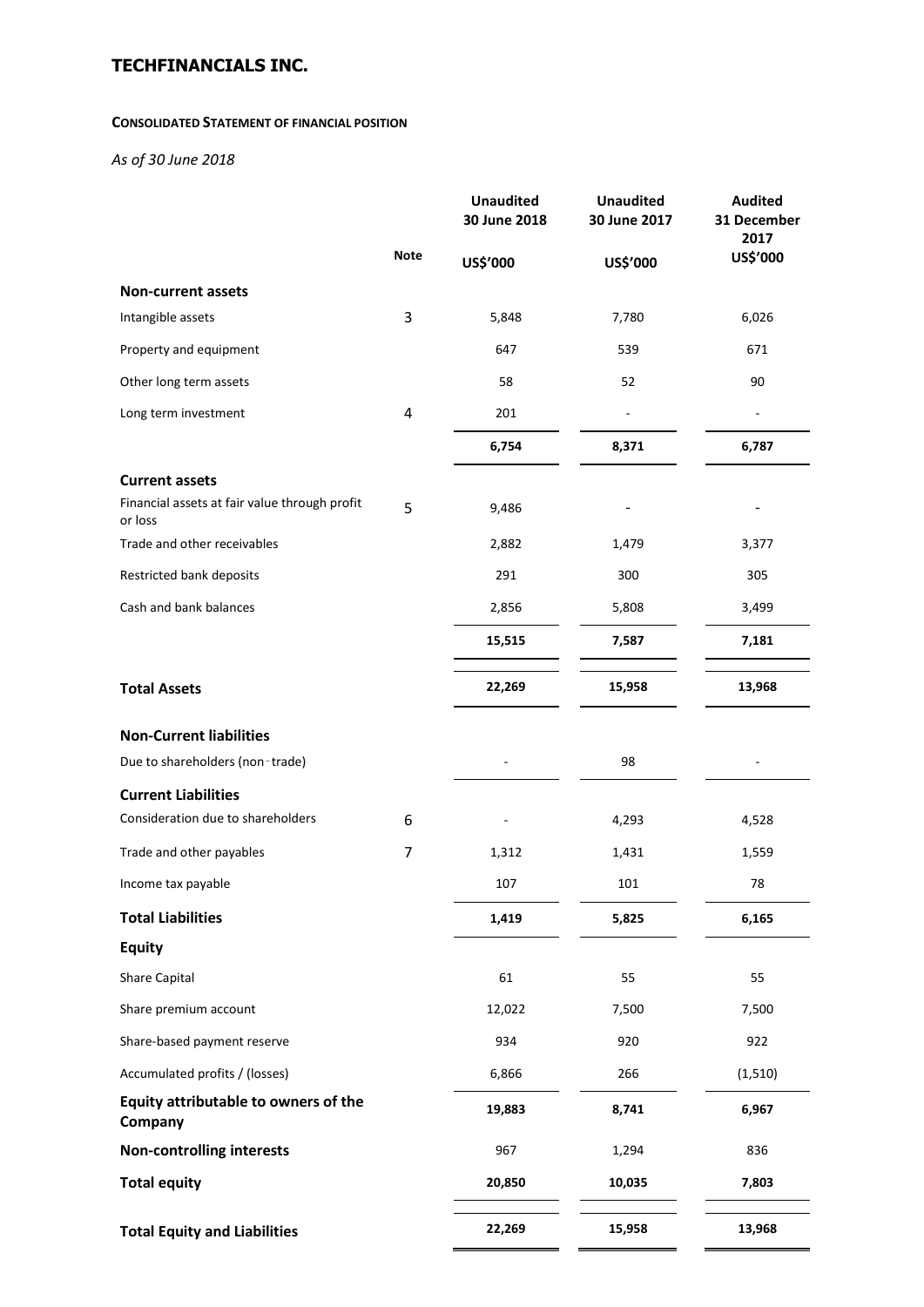### **CONSOLIDATED STATEMENT OF CHANGES IN EQUITY**

*For the six month period ended 30 June 2018*

|                                                                     | <b>Share</b><br>capital<br>US\$'000 | <b>Share</b><br>premium<br>US\$'000 | <b>Treasury</b><br><b>Shares</b><br>US\$'000 | Share-<br>based<br>payment<br>reserve<br>US\$'000 | Accum-<br>ulated<br>profits/<br>(losses)<br>US\$'000 | <b>Total</b><br>US\$'000 | Non-<br>controlling<br>interests<br>US\$'000 | <b>Total</b><br>US\$'000 |
|---------------------------------------------------------------------|-------------------------------------|-------------------------------------|----------------------------------------------|---------------------------------------------------|------------------------------------------------------|--------------------------|----------------------------------------------|--------------------------|
| <b>Balance at 31</b><br>December 2016                               | 55                                  | 7,500                               | (1, 540)                                     | 925                                               | 1,008                                                | 7,948                    | 1,756                                        | 9,704                    |
|                                                                     |                                     |                                     |                                              |                                                   |                                                      |                          |                                              |                          |
| Total comprehensive<br>income for the period                        |                                     |                                     |                                              |                                                   | (792)                                                | (792)                    | 1,008                                        | 216                      |
| Dividends to NCI<br>(Non- Controlling<br>Interest)                  |                                     |                                     |                                              |                                                   |                                                      |                          | (1,470)                                      | (1, 470)                 |
| Share-based payment                                                 |                                     |                                     |                                              | 45                                                |                                                      | 45                       |                                              | 45                       |
| <b>Transfer of Shared</b>                                           |                                     |                                     |                                              |                                                   |                                                      |                          |                                              |                          |
| based payment                                                       |                                     |                                     |                                              |                                                   |                                                      |                          |                                              |                          |
| reserve on lapsed<br>options                                        |                                     |                                     |                                              | (50)                                              | 50                                                   |                          |                                              | $\overline{\phantom{a}}$ |
| Issue of shares                                                     |                                     | 1,540                               |                                              | ÷,                                                | $\overline{\phantom{a}}$                             | 1,540                    |                                              | 1,540                    |
| Treasury shares                                                     |                                     | (1, 540)                            | 1,540                                        |                                                   |                                                      |                          | $\overline{a}$                               |                          |
| <b>Balance at 30 June</b>                                           |                                     |                                     |                                              |                                                   |                                                      |                          |                                              |                          |
| 2017                                                                | 55                                  | 7,500                               |                                              | 920                                               | 266                                                  | 8,741                    | 1,294                                        | 10,035                   |
|                                                                     |                                     |                                     |                                              |                                                   |                                                      |                          |                                              |                          |
| Total comprehensive                                                 |                                     |                                     |                                              |                                                   |                                                      |                          |                                              |                          |
| income for the year                                                 |                                     |                                     |                                              |                                                   | (1,807)                                              | (1,807)                  | 1,596                                        | (211)                    |
| Dividends to NCI                                                    |                                     |                                     |                                              |                                                   |                                                      |                          | (2,054)                                      | (2,054)                  |
|                                                                     |                                     |                                     |                                              |                                                   |                                                      |                          |                                              |                          |
| Share-based payment                                                 |                                     |                                     |                                              | 33                                                |                                                      | 33                       |                                              | 33                       |
| <b>Transfer of Shared</b><br>based payment<br>reserve on lapsed     |                                     |                                     |                                              |                                                   |                                                      |                          |                                              |                          |
| options                                                             |                                     |                                     |                                              | (31)                                              | 31                                                   |                          |                                              |                          |
| <b>Balance at 31</b><br>December 2017                               | 55                                  | 7,500                               |                                              | 922                                               | (1, 510)                                             | 6,967                    | 836                                          | 7,803                    |
|                                                                     |                                     |                                     |                                              |                                                   |                                                      |                          |                                              |                          |
| Total comprehensive<br>income for the period                        |                                     |                                     |                                              |                                                   | 8,360                                                | 8,360                    | 131                                          | 8,491                    |
| Share-based payment                                                 |                                     |                                     |                                              | 28                                                |                                                      | 28                       | $\blacksquare$                               | 28                       |
| Transfer of Shared<br>based payment<br>reserve on lapsed<br>options |                                     |                                     |                                              | (16)                                              | 16                                                   |                          |                                              |                          |
| Issue of shares                                                     | 6                                   | 4,522                               |                                              |                                                   |                                                      | 4,528                    |                                              | 4,528                    |
| <b>Balance at 30 June</b><br>2018                                   | 61                                  | 12,022                              |                                              | 934                                               | 6,866                                                | 19,883                   | 967                                          | 20,850                   |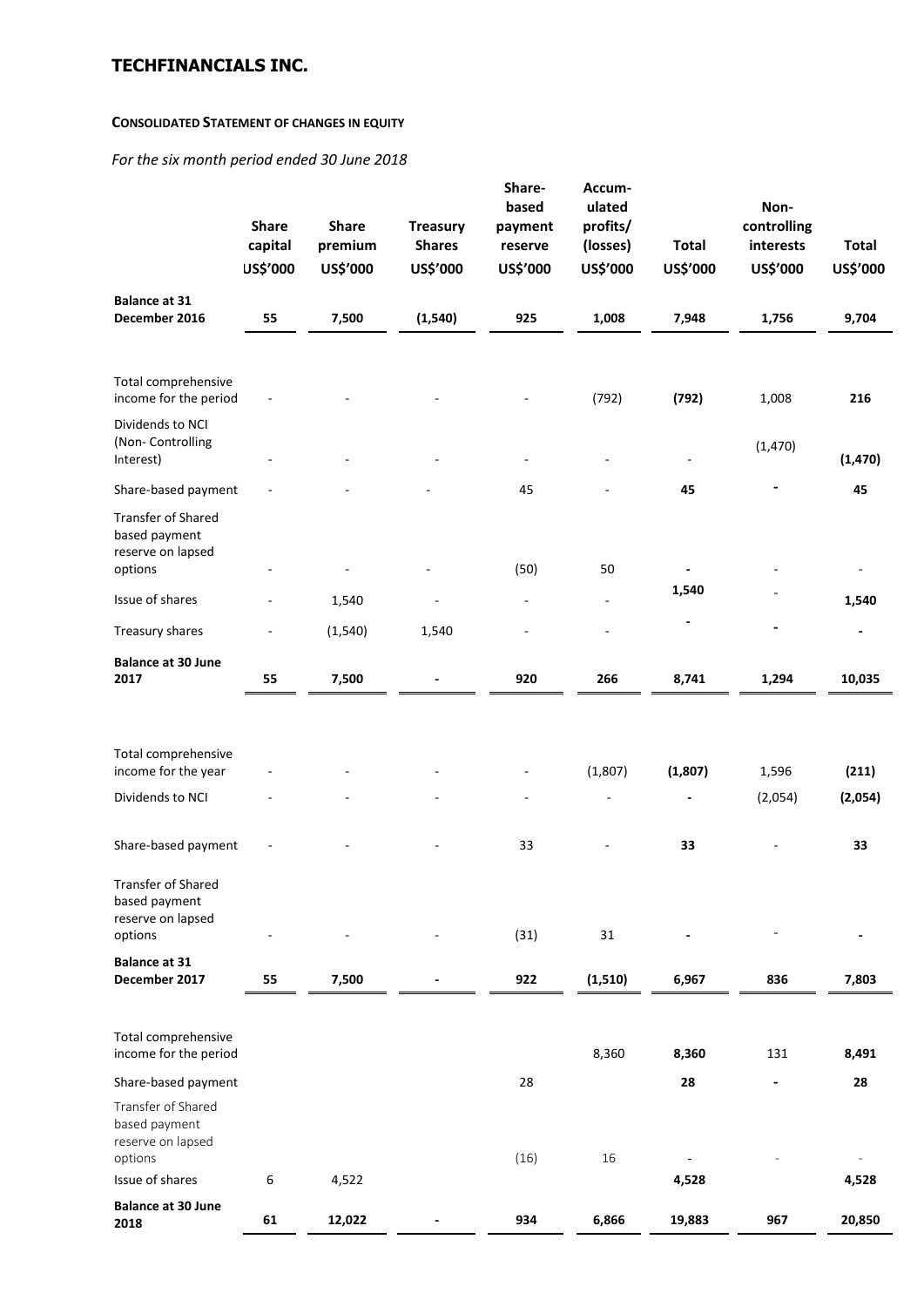### **CONSOLIDATED STATEMENT OF CASH FLOWS**

*For the six month period ended 30 June 2018*

|                                                                          | Appendix<br>/ Note | <b>Unaudited 6 months</b><br>ended 30 June 2018<br>US\$'000 | <b>Unaudited 6 months</b><br>ended 30 June 2017<br>US\$'000 | <b>Audited Year ended</b><br>31 December 2017<br>US\$'000 |
|--------------------------------------------------------------------------|--------------------|-------------------------------------------------------------|-------------------------------------------------------------|-----------------------------------------------------------|
| <b>Cash Flow from operating Activities</b>                               |                    |                                                             |                                                             |                                                           |
| Profit before tax for the period                                         |                    | 8,515                                                       | 282                                                         | 116                                                       |
| Adjustment for:                                                          |                    |                                                             |                                                             |                                                           |
| Depreciation of property and<br>equipment                                |                    |                                                             |                                                             |                                                           |
| Amortization of intangible assets                                        |                    | 48<br>201                                                   | 56<br>201                                                   | 104<br>422                                                |
| Impairment of intangible assets                                          |                    |                                                             |                                                             |                                                           |
| Share Option Charge                                                      |                    | 28                                                          |                                                             | 1,501<br>78                                               |
| Financial income from Financial asset FV                                 |                    | (9,486)                                                     | 45                                                          |                                                           |
| Operating cash flows before movements in working capital:                |                    |                                                             |                                                             |                                                           |
| Decrease/(Increase) in trade and other<br>receivables                    |                    | 191                                                         | 642                                                         | (856)                                                     |
| Decrease/(Increase) in long term                                         |                    |                                                             |                                                             |                                                           |
| receivables                                                              |                    | 32                                                          | (10)                                                        | (48)                                                      |
| (Decrease) / Increase in trade and other                                 |                    |                                                             |                                                             |                                                           |
| payables                                                                 |                    | (246)                                                       | (1, 514)                                                    | (1, 447)                                                  |
| Increase in long term contingent<br>consideration                        | Α                  | $\overline{\phantom{a}}$                                    | 235                                                         | 471                                                       |
| Increase in non-current payables                                         |                    |                                                             | 98                                                          | $\overline{a}$                                            |
| Interest Expenses (income)                                               |                    | (3)                                                         |                                                             | 3                                                         |
| Income tax paid                                                          |                    | (34)                                                        |                                                             | (171)                                                     |
| Net cash (used in) / generated from                                      |                    |                                                             |                                                             |                                                           |
| operating activities                                                     |                    | (754)                                                       | 35                                                          | 173                                                       |
| <b>Cash Flow from investing Activities:</b>                              |                    |                                                             |                                                             |                                                           |
| Proceeds from disposal of property,                                      |                    |                                                             |                                                             |                                                           |
| plant and equipment                                                      |                    |                                                             | 1                                                           |                                                           |
| Decrease/(Increase) of restricted bank                                   |                    |                                                             |                                                             |                                                           |
| deposits                                                                 |                    | 14                                                          | (21)                                                        | (26)                                                      |
| Development of intangible assets and<br>acquisition of computer software |                    | $\overline{\phantom{a}}$                                    | (138)                                                       | (41)                                                      |
| Increase in software license                                             |                    | (23)                                                        |                                                             | (65)                                                      |
| Loans given by (refund to) the Company                                   |                    | 338                                                         |                                                             | (400)                                                     |
| Investment in Equity                                                     | 4                  | (201)                                                       |                                                             | $\overline{\phantom{a}}$                                  |
| Acquisition of property and equipment                                    |                    | (25)                                                        | (86)                                                        | (267)                                                     |
| Net cash generated from/ (used in)                                       |                    |                                                             |                                                             |                                                           |
| investing activities                                                     |                    | 103                                                         | (244)                                                       | (799)                                                     |
| <b>Cash Flow from financing Activities:</b>                              |                    |                                                             |                                                             |                                                           |
| Dividends paid to NCI                                                    |                    |                                                             | (1,470)                                                     | (3,524)                                                   |
| Repayment of borrowings                                                  |                    |                                                             | (92)                                                        | (98)                                                      |
| Net cash used in financing activities                                    |                    | $\blacksquare$                                              | (1, 562)                                                    | (3,622)                                                   |
|                                                                          |                    |                                                             |                                                             |                                                           |
| Net decrease in cash and cash                                            |                    |                                                             |                                                             |                                                           |
| equivalents                                                              |                    | (651)                                                       | (1,771)                                                     | (4, 248)                                                  |
| Cash and equivalents at beginning of<br>period                           |                    | 3,499                                                       | 7,651                                                       | 7,651                                                     |
| Effect of changes in exchange rates on                                   |                    |                                                             |                                                             |                                                           |
| Cash                                                                     |                    | 8                                                           | (72)                                                        | 96                                                        |
| Cash and equivalents at end of period                                    |                    | 2,856                                                       | 5,808                                                       | 3,499                                                     |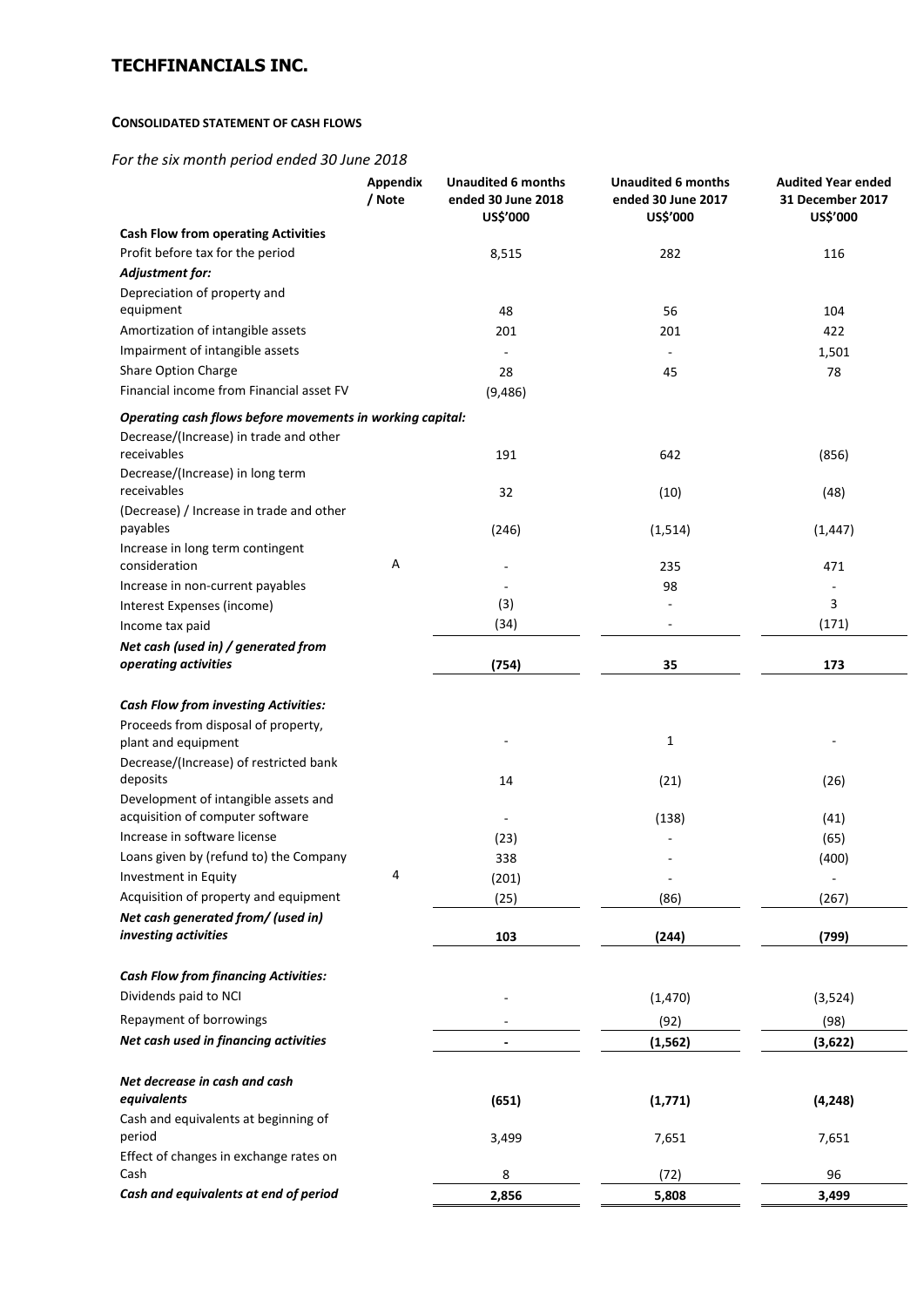A. Non- cash items:

|                                          | <b>NOTE</b> | Unaudited 6 months ended 30 June 2018<br><b>US\$'000</b> |
|------------------------------------------|-------------|----------------------------------------------------------|
| Consideration settled by issue of shares | h           | 4.528                                                    |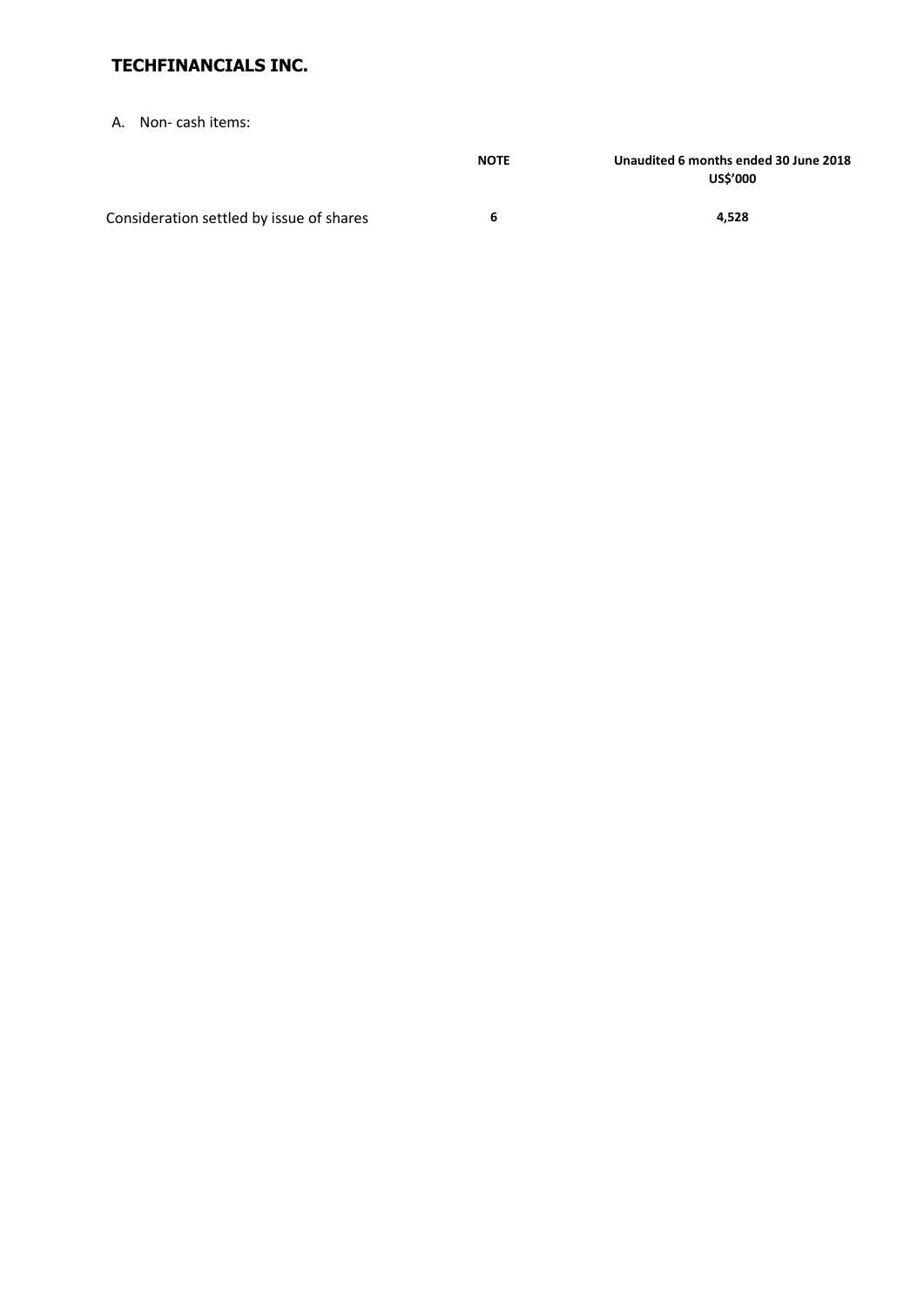#### **NOTES TO THE FINANCIAL STATEMENTS**

#### **1. GENERAL INFORMATION**

Techfinancials Inc (the "Company") and its subsidiaries (together, the "Group") is engaged in the development and licensing of financials trading platforms to businesses and the provision of investment services through its trading platform and development of blockchain-based digital assets solutions. The financial statements present the consolidated results of the Group for each of the periods ending 30 June 2018, 30 June 2017 and 31 December 2017.

As permitted, the Group has chosen not to adopt International Accounting Standard 34 'Interim Financial Reporting' in preparing these interim financial statements. The condensed consolidated interim financial statements should be read in conjunction with the annual financial statements for the year ended 31 December 2017, which have been prepared in accordance with International Financial Reporting Standards (IFRS) as adopted by the European Union.

The interim financial information set out above does not constitute statutory accounts. The information has been prepared on a going concern basis in accordance with the recognition and measurement criteria of International Financial Reporting Standards (IFRS) as adopted by the European Union. Except as described below, the accounting policies applied in preparing the interim financial information are consistent with those that have been adopted in the Group's 2017 audited financial statements. Statutory financial statements for the year ended 31 December 2017 were approved by the Board of Directors on 26 June 2018 and delivered to the Registrar of Companies. The report of the auditors on those financial statements was unqualified. The Directors approved these condensed interim financial statements on 17 September 2018.

### Risks and uncertainties

The key risks that could affect the Group's short and medium term performance and the factors that mitigate those risks have not substantially changed from those set out in the Group's 2017 Annual Report and Financial Statements, a copy of which is available on the Company's website: [www.techfinancials.com.](http://www.techfinancials.com/) The Group's key financial risks are the availability of adequate funding and foreign exchange movements.

### Accounting policies

## Critical accounting estimates and judgements:

The preparation of condensed consolidated interim financial statements requires management to make estimates and assumptions that affect the reported amounts of assets and liabilities and disclosure of contingent assets and liabilities at the end of the reporting period. Significant items subject to such estimates are set out in note 3(x) of the Group's 2017 Annual Report and Financial Statements. The nature and amounts of such estimates have not changed significantly during the interim period. In addition, the directors have identified the valuation of the option in CEDEX Holdings Ltd. ("CEDEX") as a critical accounting estimate. The valuation of the option has been determined by an independent expert and the directors confirm there are no indicators of a change in the disclosed value.

The condensed consolidated interim financial statements have been prepared under the historical cost convention as modified by the measurement of certain investments at fair value.

The business is not subject to seasonal variations.

The financial information for the 6 months ended 30 June 2018 and the 6 months ended 30 June 2017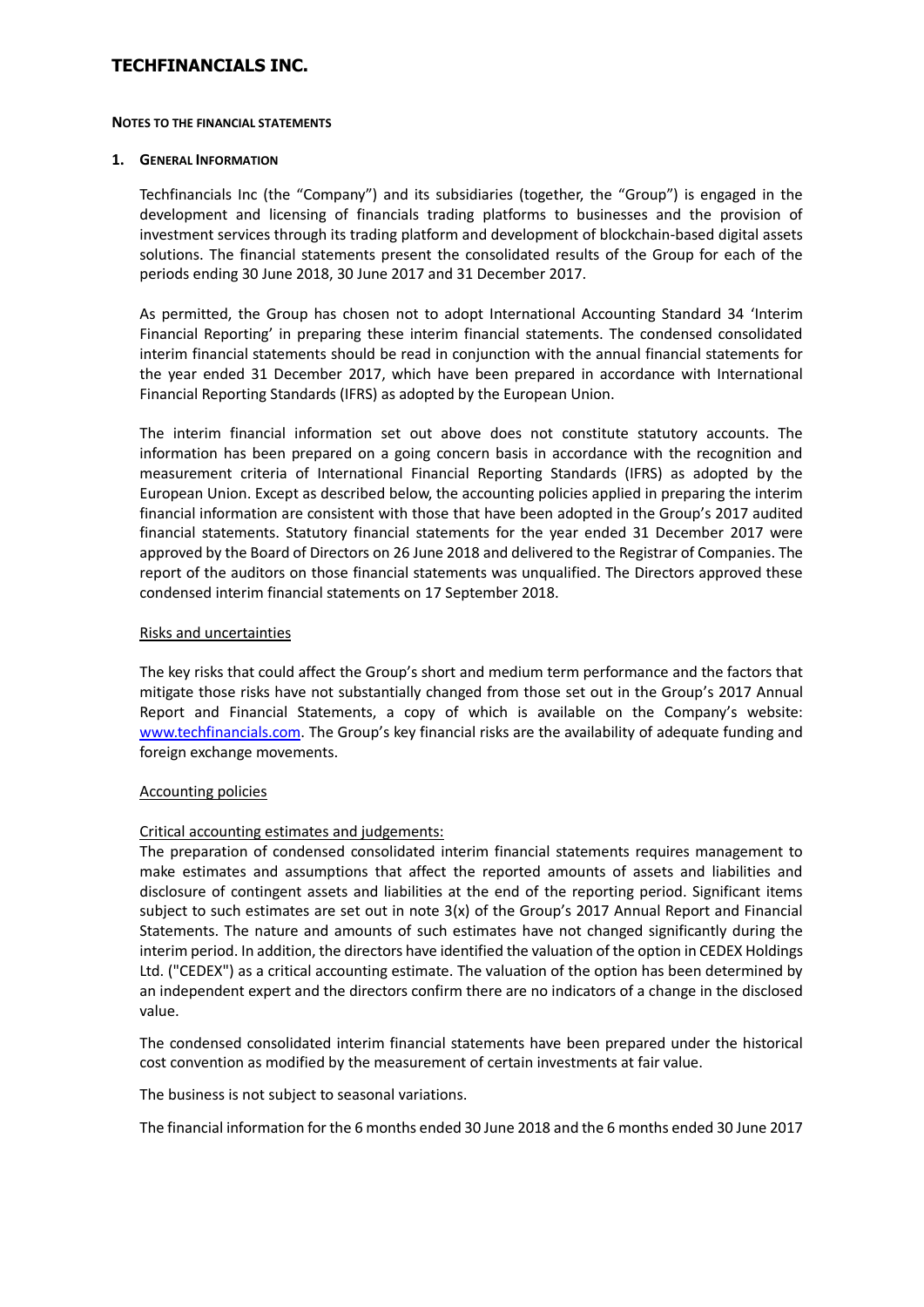has not been audited.

No dividends have been paid in the period (2017: US\$ 3,524 dividend to NCI).

### **2. EARNINGS PER SHARE**

The calculation of earnings per share is based on the following earnings and number of shares:

|                                                  | <b>Unaudited</b><br>6-month period<br>ended<br>30 June 2018<br>US\$'000 | <b>Unaudited</b><br>6-month period<br>ended<br>30 June 2017<br>US\$'000 | <b>Audited</b><br>Year ended 31<br>December 2017<br>US\$'000 |
|--------------------------------------------------|-------------------------------------------------------------------------|-------------------------------------------------------------------------|--------------------------------------------------------------|
| Profit /(Loss) attributable to<br>equity holders | 8,360                                                                   | (792)                                                                   | (2,599)                                                      |
| Weighted average number<br>of shares basic       | 75,577,264                                                              | 72,542,166                                                              | 72,542,484                                                   |
| Earnings/(loss) per share<br>basic (dollars)     | 0.111                                                                   | (0.01092)                                                               | (0.036)                                                      |
| Weighted average number<br>of shares diluted     | 76,277,764                                                              | 72,542,166                                                              | 73,242,484                                                   |
| Earnings/(loss) per share<br>diluted (dollars)   | 0.110                                                                   | (0.01092)                                                               | (0.036)                                                      |

### **3. INTANGIBLE ASSETS NET**

|                            | <b>Unaudited</b><br>6-month period ended<br>30 June 2018 | 6-month period<br>ended<br>30 June 2017 | <b>Audited</b><br>Year ended 31<br>December 2017 |  |
|----------------------------|----------------------------------------------------------|-----------------------------------------|--------------------------------------------------|--|
|                            | US\$'000                                                 | US\$'000                                | US\$'000                                         |  |
| <b>Consist of:</b>         |                                                          |                                         |                                                  |  |
| Computer software          | $\cdot^*$                                                | 44                                      | $_{-*}$                                          |  |
| License                    | 90                                                       |                                         | 65                                               |  |
| Development<br>expenditure | 718                                                      | 2,696                                   | 921                                              |  |
| Goodwill                   | 5,040                                                    | 5,040                                   | 5,040                                            |  |
|                            | 5,848                                                    | 7,780                                   | 6,026                                            |  |

\* lower than a thousand USD

Capitalised development costs are amortised over the estimated useful life of project.

The amortisation charge is recognised in cost of sales expenses.

The Group recognises goodwill on acquisition according to the fair value of the consideration transferred including any amounts recognised in respect of rights that do not confer control in the acquiree as well as the fair value at the acquisition date of any pre-existing equity right of the Group in the acquiree, less the net amount of the identifiable assets acquired and the liabilities assumed.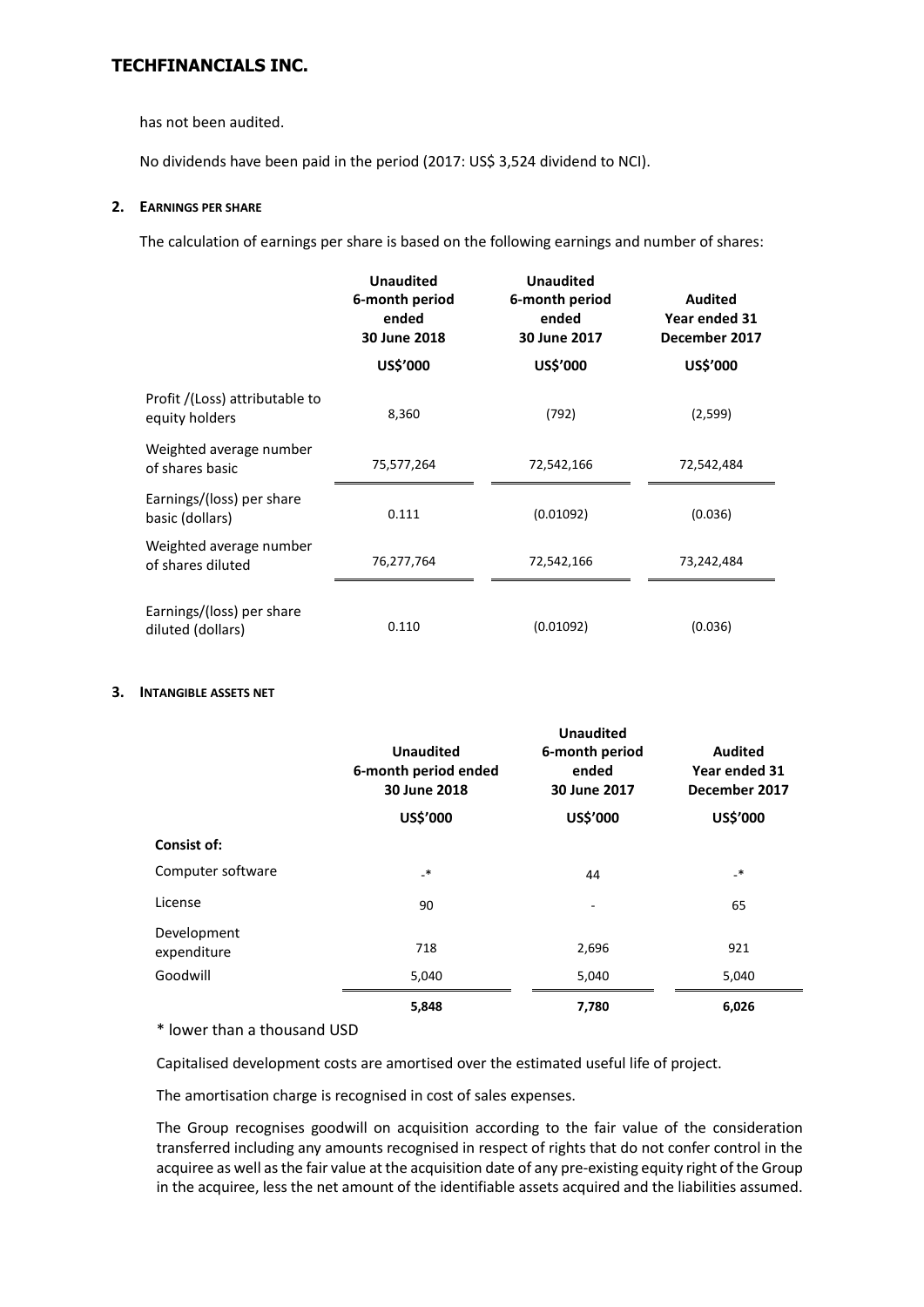Goodwill that arises upon the acquisition of subsidiaries is presented as part of intangible assets.

An assessment is made annually or more frequently whether goodwill has indicated any potential impairment. The assessment process is complex and highly judgmental and is based on assumptions that are affected by expected future market or economic conditions. Judgement is required in identifying the cash generating units ("CGU") and the use of estimates. Projections of future revenues were a critical estimate in determining fair value. Actual outcomes could vary from these estimates.

During the financial period, the Group assessed the recoverable amount of the goodwill and determined that no impairment is required.

Impairment of goodwill was assessed by comparing the unlevered free cash flow to the value of goodwill for the entity whose acquisition gave rise to the goodwill, DragonFinancials Ltd.

#### *Current estimates of the useful economic life of intangible assets are as follows:*

| Development expenditure recognised as intangible assets | 5 years |
|---------------------------------------------------------|---------|
| Goodwill                                                | N/A     |
| Computer software                                       | 3 years |

The intangible assets are reviewed for impairment annually or more frequently whenever events or changes in circumstances indicate that the carrying amount of an asset may not be recoverable, the recoverable amount of intangible assets is determined based on a value in use calculation using cash flow forecasts derived from the most recent financial model information available.

The recoverable amounts of all the above have been determined from value in use calculations based on cash flow projections from formally approved budgets covering a five year period from the date on which it starts to carry value. The key assumptions used in these calculations include discount rates and turnover projections. Management estimates the discount rates using pre-tax rates that reflect current market assessments of the time value of money and risks specific to expected future projects.

### **4. INVESTMENT IN EQUITY**

Under a Heads of Terms from October 2017, followed by a SPA signed on 25 December 2017 with Cedex, the Company committed to make an equity investment of US\$0.2 million at a post-money valuation of US\$10 million, representing 2% of CEDEX's then capital on a fully diluted basis.

In April 2018 CEDEX issued TechFinancials 2% of its share capital. In addition, the Company has an option to acquire 90 %, as outlined below in note 5.

#### **5. FINANCIAL ASSETS AT FAIR VALUE THROUGH PROFIT OR LOSS**

Under a Heads of Terms from October 2017, followed by an Option grant agreement signed on 23 January 2018 with CEDEX, the Company has an option to acquire up to an additional 90% of CEDEX at an exercise price of US\$62 thousands, giving it up to 87.4 per cent. on a fully diluted basis. Exercise of the option is at the sole discretion of TechFinancials and the option can be transferred, sold or disposed of as TechFinancials sees fit. The option period is for three years from the date of grant and may be exercised until October 22, 2020.

The option value had no impact on the financial statements as of 31 December 2017 due to a deferral of the initial recognition in accordance with IAS 39. The deferred value is recognized in the current period as a financial gain or loss, only to the extent that it arises from a change in a factor that market participants would take into account when pricing the asset or liability, which was the ICO completion in mid-April 2018.

As such, the gain arising from the option, in the amount of US\$9.48 million, would be fully recognised in the current financial period, along with any gains arising from subsequent assessment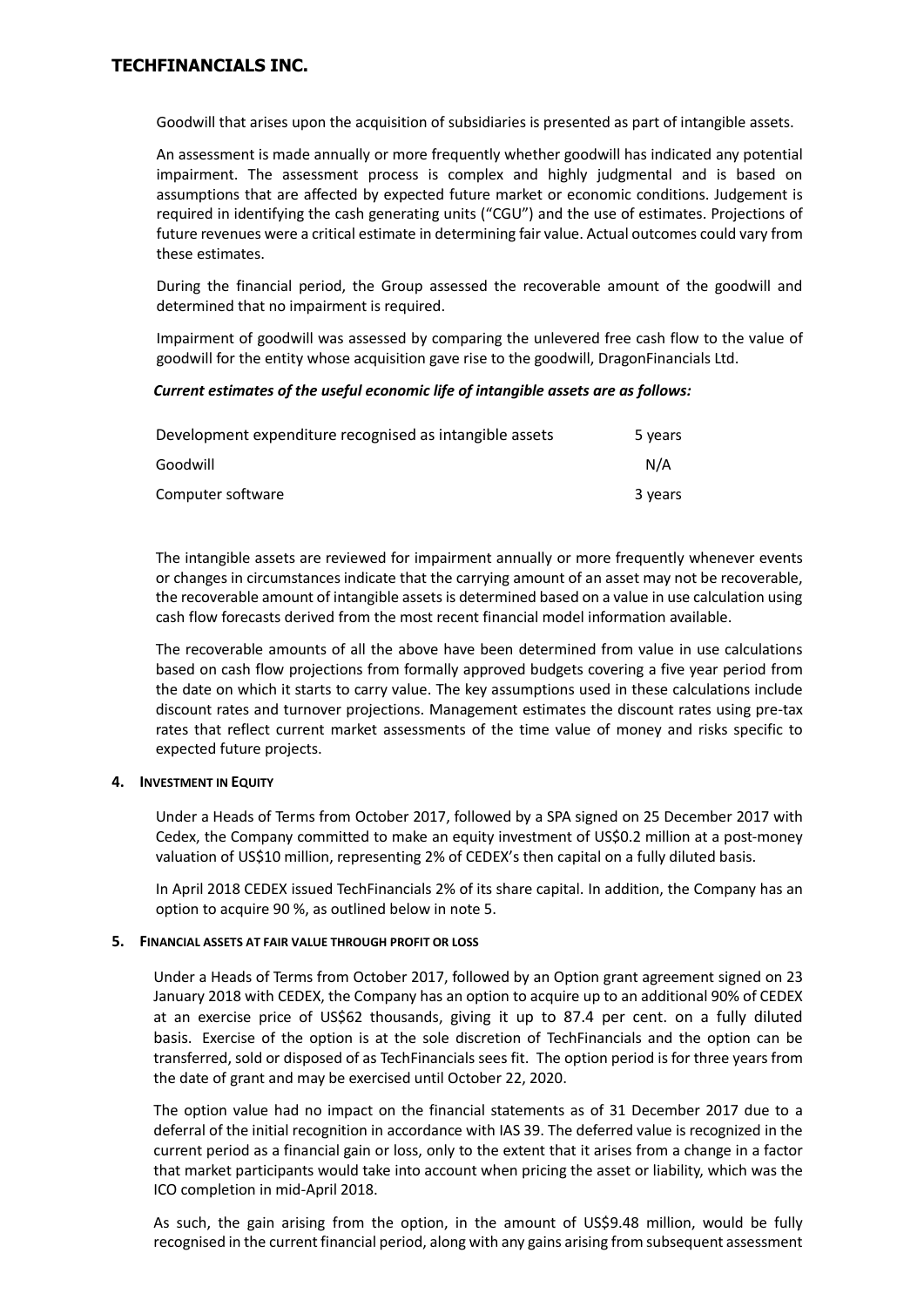of the valuation of the option.

During the financial period, the Company assessed the recoverable amount of the option and determined that no impairment is required.

The impact of IFRS 9 has been reviewed by the Company in connection with the deferred and recognition of option value. The review has not highlighted any changes following the transition from IAS 39 to IFRS 9.

## **6. CONSIDERATION DUE TO SHAREHOLDERS**

The consideration of US\$4.53 million was settled by the issue of 12,406,352 shares on 10 May 2018 to the owners of Optionfortune (non-controlling interest holders of TechFinancials) based on DragonFinancials' results for 2017.

### **7. TRADE AND OTHER PAYABLES**

|                                     | <b>Unaudited</b> | <b>Unaudited</b>         |                |
|-------------------------------------|------------------|--------------------------|----------------|
|                                     | 6-month          | 6-month                  | <b>Audited</b> |
|                                     | period ended     | period ended             | Year ended 31  |
|                                     | 30 June 2018     | 30 June 2017             | December 2017  |
|                                     | US\$'000         | US\$'000                 | US\$'000       |
| <b>Consist of:</b>                  |                  |                          |                |
| Trade Payable                       | 241              | 494                      | 690            |
| Short term loan from Shareholders   | 93               | $\overline{\phantom{a}}$ | 92             |
| <b>Other Payable</b>                | 41               | 7                        |                |
| Deposit held                        | 248              |                          | 255            |
| Accrued income                      |                  |                          |                |
| Employees' salaries related balance | 552              | 600                      | 360            |
| <b>Accrued liabilities</b>          | 137              | 330                      | 162            |
|                                     | 1,312            | 1,431                    | 1,559          |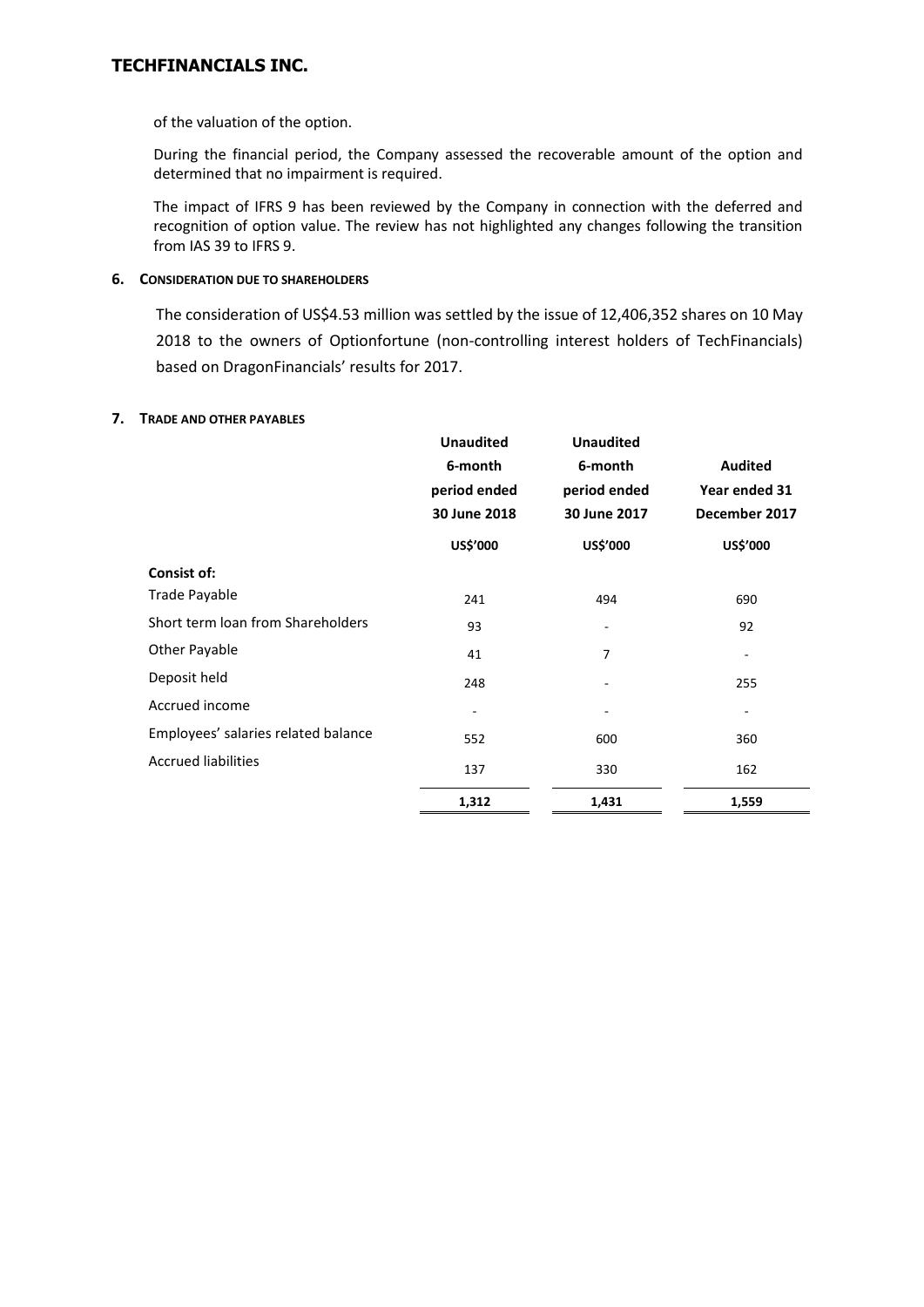### **8. SEGMENTAL INFORMATION**

### 6 MONTHS ENDED 30 JUNE 2018

|                                             | B <sub>2C</sub><br><b>Trading</b><br>Platform<br>US\$'000 | B <sub>2</sub> B<br>Licence<br>Income<br>US\$'000 | Licence<br><b>Services</b><br><b>Between</b><br>segments<br>US\$'000 | <b>Blockchain</b><br>related<br>technology<br>US\$'000 | <b>Financial</b><br>assets at fair<br>value<br>through<br>profit or loss<br>US\$'000 | <b>Total</b><br>US\$'000 |
|---------------------------------------------|-----------------------------------------------------------|---------------------------------------------------|----------------------------------------------------------------------|--------------------------------------------------------|--------------------------------------------------------------------------------------|--------------------------|
| <b>Revenue and results:</b>                 |                                                           |                                                   |                                                                      |                                                        |                                                                                      |                          |
| Revenues                                    | 1,561                                                     | 1,074                                             | (154)                                                                | 1,299                                                  |                                                                                      | 3,780                    |
| Cost of sales                               | (486)                                                     | (814)                                             | 154                                                                  |                                                        |                                                                                      | (1, 146)                 |
| <b>Gross profit</b>                         | 1,075                                                     | 260                                               | $\qquad \qquad \blacksquare$                                         | 1,299                                                  |                                                                                      | 2,634                    |
| Research and<br>development                 | $\overline{\phantom{a}}$                                  | (704)                                             |                                                                      | (432)                                                  |                                                                                      | (1, 136)                 |
| Selling and marketing<br>expenses           | (438)                                                     | (165)                                             |                                                                      |                                                        |                                                                                      | (603)                    |
| Administrative expenses                     | (337)                                                     | (1, 109)                                          |                                                                      | (302)                                                  |                                                                                      | (1,748)                  |
| Finance income<br>(expenses)                | (67)                                                      | (51)                                              |                                                                      |                                                        | 9,486                                                                                | 9,368                    |
| Profit /(loss) before tax                   | 233                                                       | (1,769)                                           | $\qquad \qquad \blacksquare$                                         | 565                                                    | 9,486                                                                                | 8,515                    |
| <b>EBITDA</b>                               | 300                                                       | (1, 439)                                          |                                                                      | 565                                                    | $\blacksquare$                                                                       | (574)                    |
| <b>EBITDA attributed to</b><br>shareholders | 144                                                       | (1, 439)                                          |                                                                      | 565                                                    |                                                                                      | (730)                    |
| <b>Assets and liabilities</b>               |                                                           |                                                   |                                                                      |                                                        |                                                                                      |                          |
| Assets                                      | 2,433                                                     | 9,064                                             |                                                                      | 1,286                                                  | 9,486                                                                                | 22,269                   |
| Liabilities                                 | 13                                                        | 1,396                                             |                                                                      | 10                                                     | $\overline{\phantom{a}}$                                                             | 1,419                    |
| <b>Depreciation and</b><br>additions        |                                                           |                                                   |                                                                      |                                                        |                                                                                      |                          |
| Depreciation                                | 6                                                         | 42                                                |                                                                      |                                                        |                                                                                      | 48                       |
| Additions to property<br>and equipment      |                                                           | 25                                                |                                                                      |                                                        |                                                                                      | 25                       |

Revenues from the Group's top three customers in H1 2018 represent approximately 18 % of total revenues.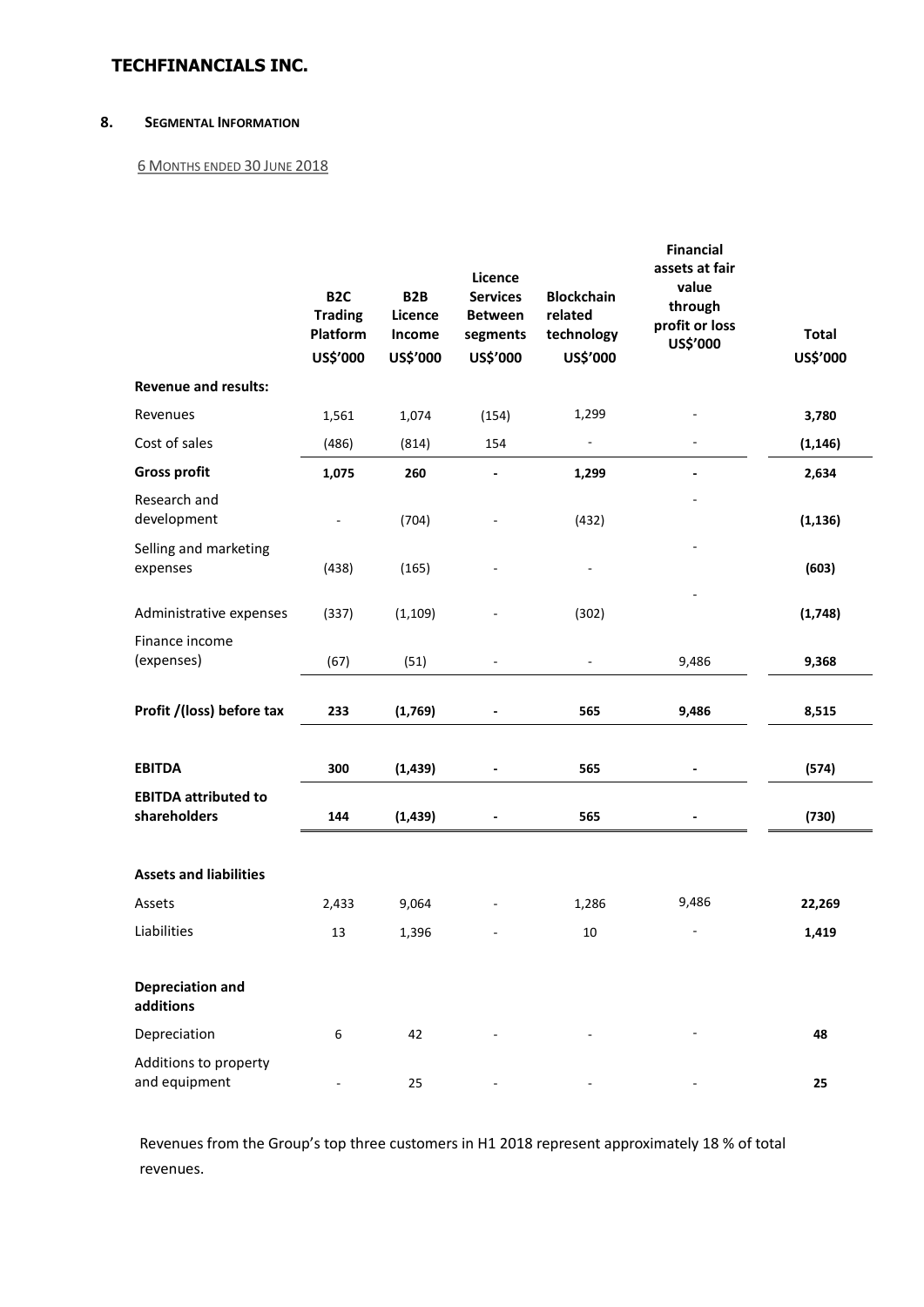## YEAR ENDED 31 DECEMBER 2017

|                                                           |                                    |                             | Licence                           |                              |                               |              |
|-----------------------------------------------------------|------------------------------------|-----------------------------|-----------------------------------|------------------------------|-------------------------------|--------------|
|                                                           | B <sub>2</sub> C<br><b>Trading</b> | B <sub>2</sub> B<br>Licence | <b>Services</b><br><b>Between</b> | <b>Blockchain</b><br>related | <b>Acquisition</b><br>related |              |
|                                                           | Platform                           | Income                      | segments                          | technology                   | cost                          | <b>Total</b> |
|                                                           | US\$'000                           | US\$'000                    | US\$'000                          | US\$'000                     | US\$'000                      | US\$'000     |
| <b>Revenue and results:</b>                               |                                    |                             |                                   |                              |                               |              |
| Revenues                                                  | 8,864                              | 5,142                       | (886)                             | 242                          |                               | 13,362       |
| Cost of sales                                             | (2,601)                            | (1, 239)                    | 886                               | (216)                        |                               | (3, 170)     |
| <b>Gross profit</b>                                       | 6,263                              | 3,903                       |                                   | 26                           |                               | 10,192       |
|                                                           |                                    |                             |                                   |                              |                               |              |
| Research and<br>development                               | (192)                              | (2, 724)                    |                                   |                              |                               | (2, 916)     |
| Selling and marketing<br>expenses                         | (1,038)                            | (880)                       |                                   |                              |                               | (1, 918)     |
| Administrative<br>expenses                                | (650)                              | (2, 389)                    |                                   |                              |                               | (3,039)      |
| Finance income<br>(expenses)                              | (243)                              | 11                          |                                   | 26                           | (470)                         | (702)        |
| Profit /(loss) before<br>tax from recurring<br>activities | 4,140                              | (2,079)                     |                                   | 26                           | (470)                         | 1,617        |
| Impairment of<br>intangible assets                        |                                    | (1,501)                     |                                   |                              |                               | (1,501)      |
| Profit /(loss) before<br>tax                              | 4,140                              | (3,580)                     |                                   | 26                           | (470)                         | 116          |
| <b>EBITDA</b>                                             | 4,383                              | (1,480)                     |                                   | 26                           |                               | 2,929        |
| <b>EBITDA attributed to</b><br>shareholders               | 1,781                              | (1,480)                     |                                   | 26                           |                               | 327          |
| <b>Assets and liabilities</b>                             |                                    |                             |                                   |                              |                               |              |
| Assets                                                    | 2,419                              | 10,785                      |                                   | 764                          |                               | 13,968       |
| Liabilities                                               | 775                                | 5,332                       |                                   | 58                           |                               | 6,165        |
| <b>Depreciation and</b><br>additions                      |                                    |                             |                                   |                              |                               |              |
| Depreciation                                              | 11                                 | 93                          |                                   |                              |                               | 104          |
| Additions to property<br>and equipment                    | 117                                | 150                         |                                   |                              |                               | 267          |

Revenues from the Group's top three customers in 2017 represent approximately 20% of total revenues.